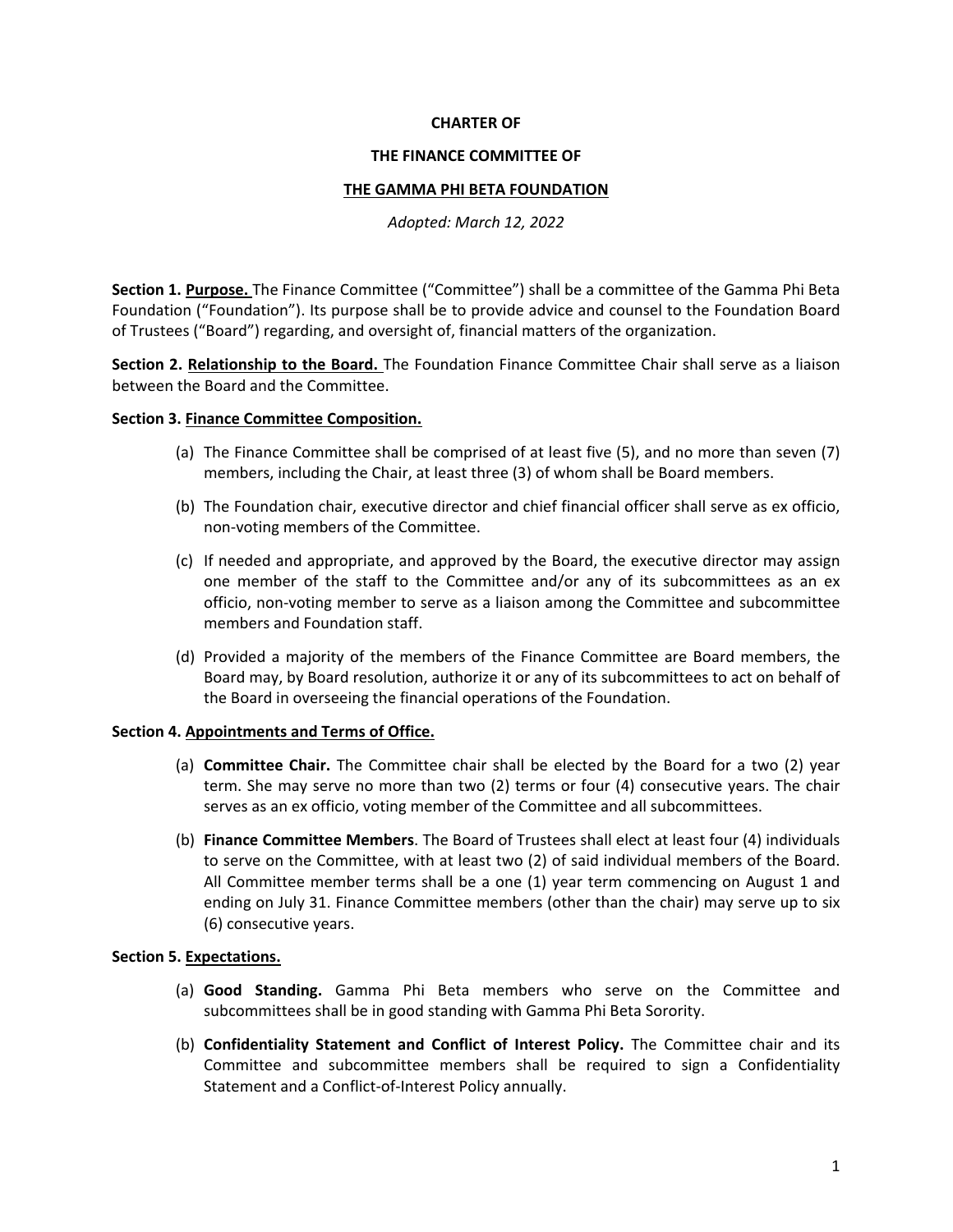#### **Section 6. Job Descriptions.**

- (a) **Finance Committee Chair.** The Finance Committee Chair shall work with the Foundation chair and Foundation staff to:
	- (1) Lead the Finance Committee in its responsibilities pursuant to this charter.
	- (2) Develop an annual calendar of financial oversight work for the Committee and the Foundation.
	- (3) Working with the Foundation's chief financial officer, maintain the financial files for the Foundation, including final versions of all governing documents, policies and procedures.
	- (4) Review financial statements of the Foundation monthly providing input to Foundation staff, as appropriate.
	- (5) Review investment statements of the Foundation monthly, providing input to Foundation staff and investment advisor, as appropriate.
	- (6) Oversee request for proposal process for investment advisor no less than every five (5) years.
	- (7) Provide input on the request for proposal process for the external auditor no less than every five (5) years.
	- (8) Develop presentations to the Board and Committee and facilitate open communication.
	- (9) Schedule and chair all Finance Committee meetings.
	- (10) Establish the agenda for each Committee and subcommittee meeting.
	- (11) Ensure training for new Committee members.
	- (12) Solicit input from Finance Committee members on possible amendments to the finance charter at least annually. As appropriate, submit any proposed amendment(s) to the Board for approval.
	- (13) Provide leadership and direction to the Committee and any subcommittee in setting priorities, making assignments, establishing timelines, reviewing data and distributing information.
	- (14) Report periodically to the Board on activities of the Committee and its subcommittees, with written reports provided in accordance with the meeting homework schedule.
- (b) **Finance Committee.** The Committee shall work with the finance chair, Foundation chair and the Foundation staff to:
	- (1) Overview of Responsiblities
		- a. Budgeting and Financial Planning
			- 1. Review and approve annual operating budget.
			- 2. Monitor adherence to the budget.
			- 3. Review financial statements of the Foundation monthly and provide input, as appropriate.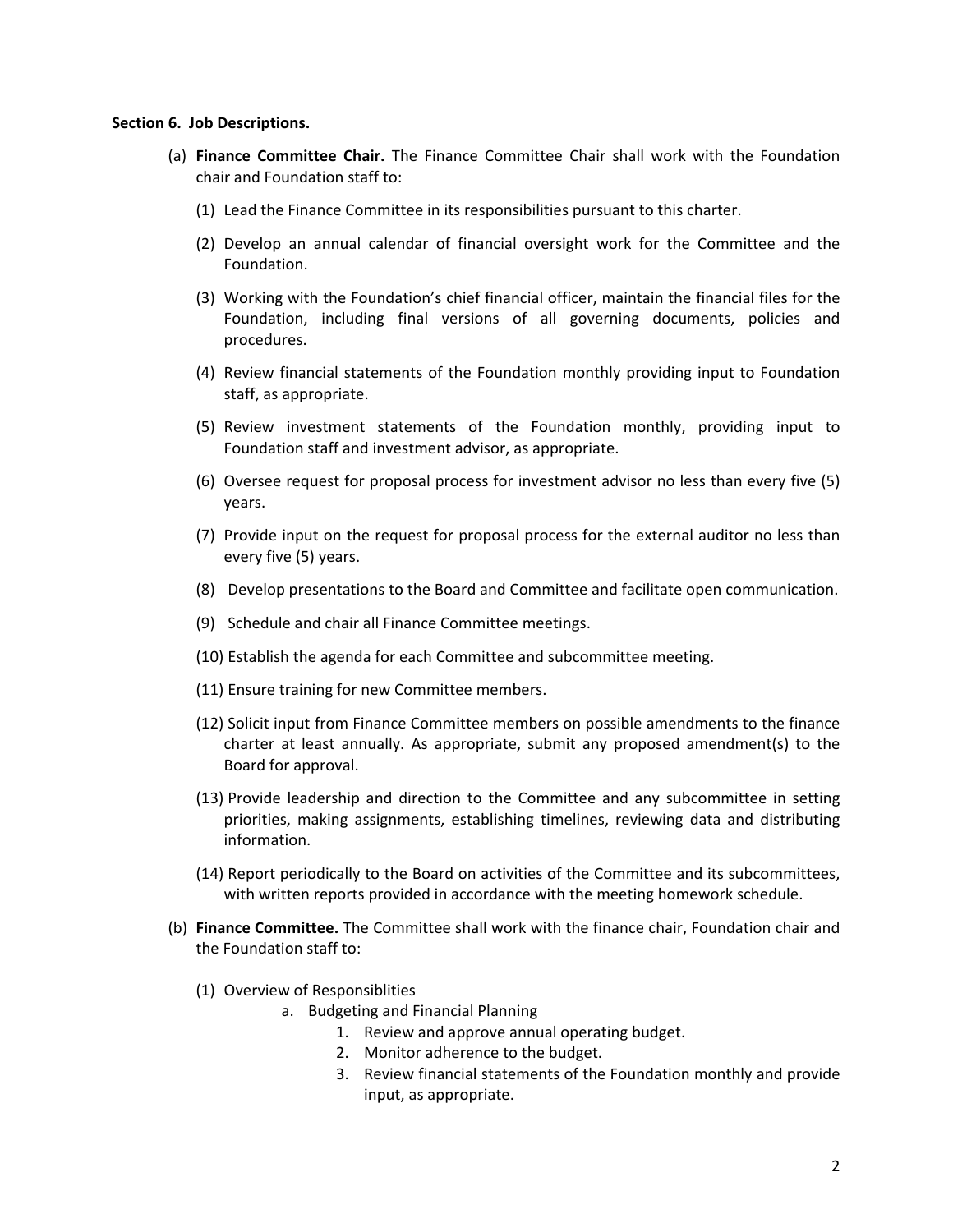- 4. Review liquidity status on a regular basis.
- 5. Review and recommend major capital expenditures or disposals.
- 6. Set long‐range financial goals along with finding strategies to achieve them.
- 7. Develop multi-year operating budgets that integrate strategic plan objectives and initiatives.
- 8. Present all financial goals and proposals to the Board for approval.
- b. Reporting
	- 1. Develop useful and readable report formats with staff.
	- 2. Develop a list of desired reports noting the level of detail, frequency, deadlines and recipients of these reports.
	- 3. Work with staff to understand the implications of the reports.
	- 4. Present the financial reports to the full Board.
- c. Internal Controls and Accountablity
	- 1. Evaluate the need for an audit of internal controls. If necessary, create, approve and update policies and ensure policies and procedures are reviewed annually.
	- 2. Ensure policies and procedures for financial transactions are documents and reviewed at least annually. Ensure updates occur as necessary.
	- 3. Ensure approved financial policies and procedures are being followed.
	- 4. Review and recommend any changes in signature and wire transfer authority resolutions concerning financial and investment matters for approval by the Board.
- d. Audit and Tax
	- 1. Recruit and select the auditor, including on a periodic basis, a third‐ party internal auditor.
	- 2. Review the draft audit and 990 before submitting to the Board for review. The Committee's review shall include discussion with management of significant issues recording accounting principles, practices and judgments, including any matters required to be communicated to the Committee by the independent public accountants under applicable professional standards.
	- 3. Coordinate the presentation of the audit report to the Board.
	- 4. Review the management recommendation letter, if applicable, form the auditor and ensure follow up on any issues mentioned.
	- 5. Review the Foundation's financial reporting policies and recommend appropriate revisions to the Board; periodically review the Foundation's compliance with such policies and report results to the Board.
	- 6. Approve the fees, as appropriate, to be paid to external auditors.
- e. Investments and Endowments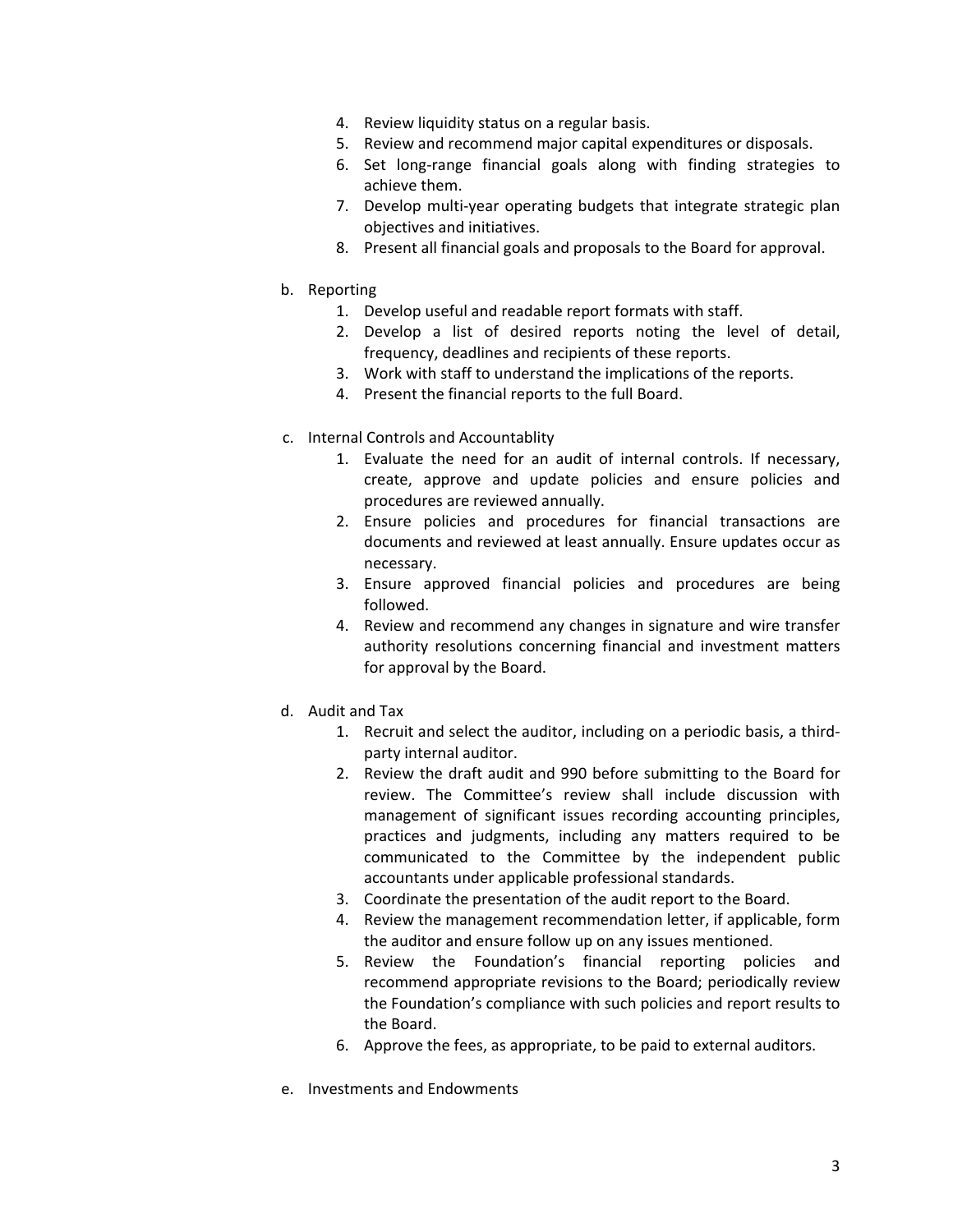- 1. Review the investment, endowment distribution and administrative fees policies at least annually and recommend changes, if any, to the Board for approval.
- 2. Review investment statements of the Foundation monthly to determine compliance with the investment policy and provide input as appropriate view on an annual basis the ending year balances of all endowments.
- 3. Ensure provisions of the investment, endowment distribution and administrative fees policies are followed.
- 4. Recruit and select the investment advisor, including engagement in the Request for Proposal process no less than every five years.
- 5. Evaluate the performance of the investment advisor on an annual basis.
- f. Other
	- 1. When necessary, review business risks, including insurance coverage, pending or threatened litigation and public policy matters affecting the Foundation, including IRS and state attorney general activities not covered by other Committees.
	- 2. Set annual goals and objectives of the Committee.
	- 3. Perform other functions within the scope of the foregoing, which the Committee deems appropriate to undertake from time to time.
	- 4. Evaluate Committee progress toward achieving its goals.
	- 5. Set new goals based on the areas of focus in the Foundation strategic plan.
	- 6. Develop plans of action and assign responsibilities and timelines for completion of work.
	- 7. Develop recommendations for the Board to consider.
	- 8. Annually review this charter and recommend appropriate changes to the Board
	- 9. Recommend to the Board as appropriate custodian of the Foundation's assets, including bank relationships.
- (c) **Staff Liaison**. The Finance Committee will be assigned a staff liaison. The staff liaison role is to support the Finance Committee in preparing, supporting and executing on items outlined in the charter.

# **Section 7. Committee Meetings.**

- (a) The Committee shall meet at a minimum quarterly, and as often as it deems necessary in order to performs its responsibilities. A majority of the voting members of the Committee shall constitute a quorum.
- (b) The vote of a majority of the voting members of the Committee present at a meeting at which a quorum was present shall be the action of the Committee.
- (c) When the Committee does not meet in person, its business shall be conducted via email, conference calls or other communication means.